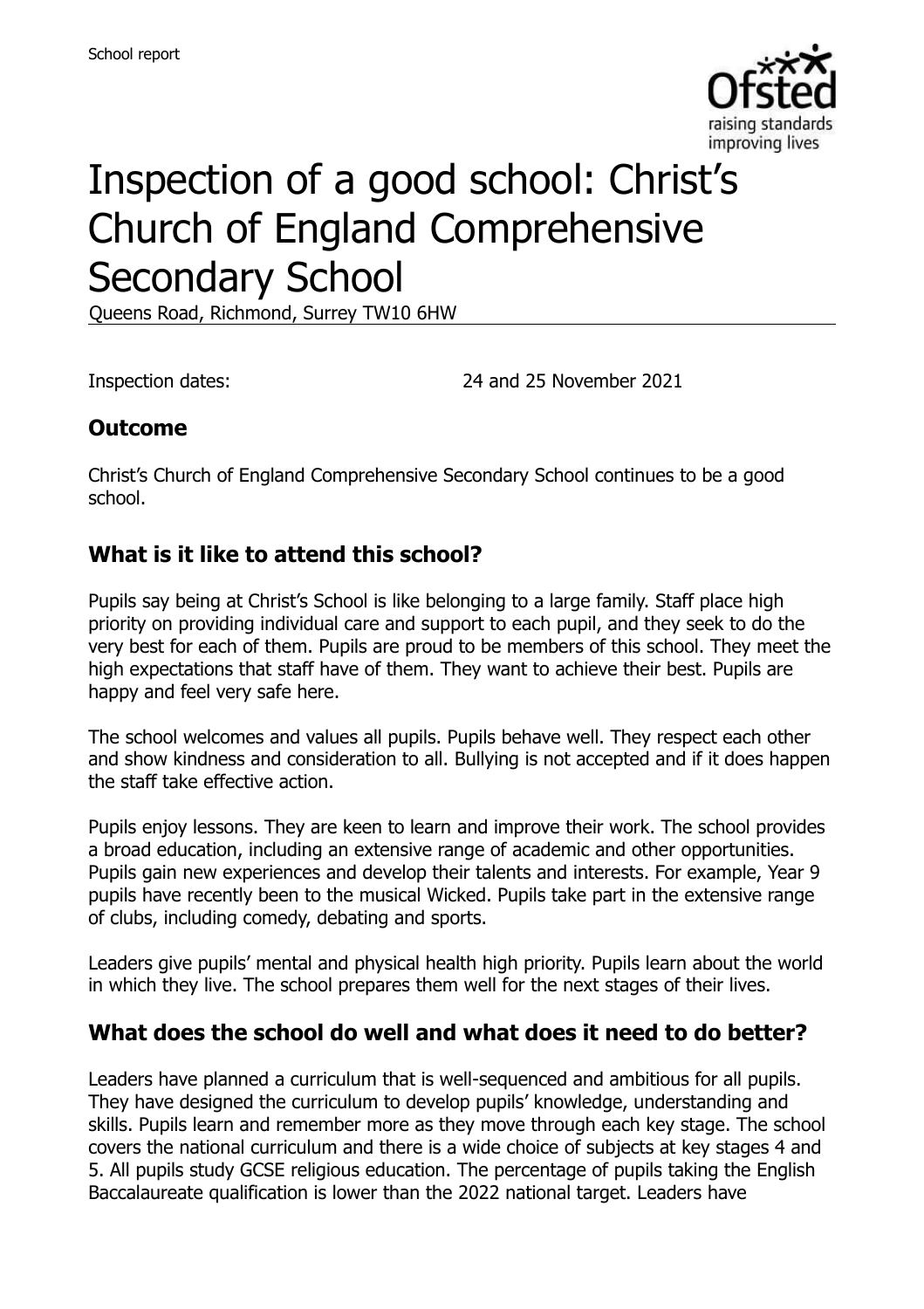

implemented plans to address this. These include increasing the number of pupils studying GCSE modern foreign languages. Leaders ensure pupils make GCSE subject choices that are in their best interests. Teachers prioritise reading and are successful in ensuring that pupils develop their reading and comprehension skills.

Teachers use their subject expertise to develop sixth-form students' knowledge and understanding. They select teaching strategies which secure and deepen students' learning. For example, teachers use discussion and debate in history and English. They challenge their thinking and students develop their interpretations of events and texts through such strategies. At all key stages, teachers use questioning and quick quizzes. These help pupils to recall prior learning. Teachers provide feedback through assessment that helps pupils understand how to improve their work. However, teachers, particularly in key stage 3, do not always check that pupils understand what is being learned. This sometimes means that a small minority of pupils have not secured their learning.

Learning support assistants help pupils with special educational needs and/or disabilities (SEND) in lessons. They understand these pupils' needs and tailor their support effectively. A minority of parents, however, do not believe that their child's special educational needs are being met as well as they should. Leaders recognise the importance of developing support for pupils with SEND, and it is a key element of their improvement plan.

Low-level disruption is very rare. Teachers address it when it occurs, informed by the school's behaviour policy. They hold restorative conversations with pupils following such behaviour. Pupils respond well to this strategy, and it minimises a repeat of the same behaviour.

The school provides an extensive programme of personal development. Pupils learn through assemblies, tutor time and sessions led by specialist external providers. This programme is a real strength of the school. Pupils learn how to keep themselves safe, including online, and about healthy relationships. They also learn about discrimination and harassment of all kinds. Staff teach pupils not to accept such behaviours. Leaders have developed a well-informed careers information, education and guidance programme. Pupils have a wealth of careers-related opportunities and experiences. These support pupils in making informed choices about their future. The school supports pupils in talking about their social and emotional needs. The school meets those needs through a range of strategies. These include pastoral support workers, the school chaplain and school counsellor.

The headteacher provides strong, purposeful leadership founded on Christian values, and she is well supported by her staff. These values permeate every aspect of school life. Senior leaders support her desire to provide the best possible education for pupils. Governors provide well-informed, strategic leadership and hold school leaders to account effectively. Staff at the school praise the school's leadership. They are proud to work at the school.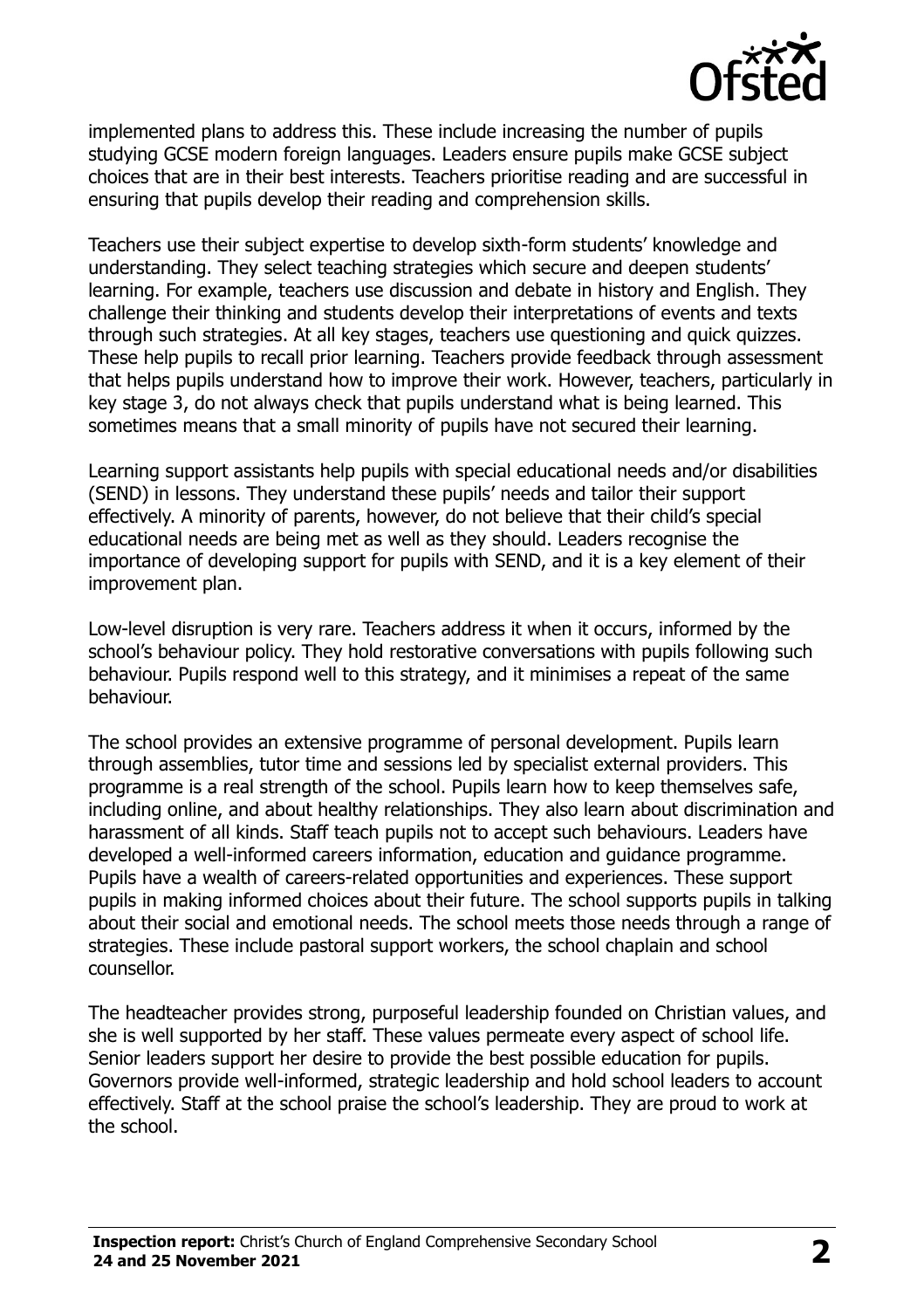

# **Safeguarding**

The arrangements for safeguarding are effective.

Leaders have established a strong culture of safeguarding across the school community. They give safeguarding the highest priority. Staff are alert to signs of abuse and potential risk in pupils. They report concerns swiftly to the school's safeguarding team. The school works in partnership with the local authority and external agencies to secure the help pupils need. Leaders manage safe recruitment practices and any allegations about staff appropriately. Pupils are aware of safeguarding risks to themselves. The school provides pupils with the information they need to keep themselves safe. Pupils know who to go to if they have any concerns.

# **What does the school need to do to improve?**

# **(Information for the school and appropriate authority)**

■ Some teachers do not systematically check for pupils' understanding, particularly at key stage 3. This results in a small minority of pupils either not consolidating prior learning or not being able to secure new learning quickly. Teachers should check for all pupils' understanding before moving on in the planned sequence of learning and adapt their teaching accordingly.

# **Background**

When we have judged a school to be good, we will then normally go into the school about once every four years to confirm that the school remains good. This is called a section 8 inspection of a good or outstanding school, because it is carried out under section 8 of the Education Act 2005. We do not give graded judgements on a section 8 inspection. However, if we find evidence that a school would now receive a higher or lower grade, then the next inspection will be a section 5 inspection. Usually this is within one to two years of the date of the section 8 inspection. If we have serious concerns about safeguarding, behaviour or the quality of education, we will deem the section 8 inspection as a section 5 inspection immediately.

This is the first section 8 inspection since we judged the school to be good in November 2016.

#### **How can I feed back my views?**

You can use [Ofsted Parent View](https://parentview.ofsted.gov.uk/) to give Ofsted your opinion on your child's school, or to find out what other parents and carers think. We use information from Ofsted Parent View when deciding which schools to inspect, when to inspect them and as part of their inspection.

The Department for Education has further quidance on how to complain about a school.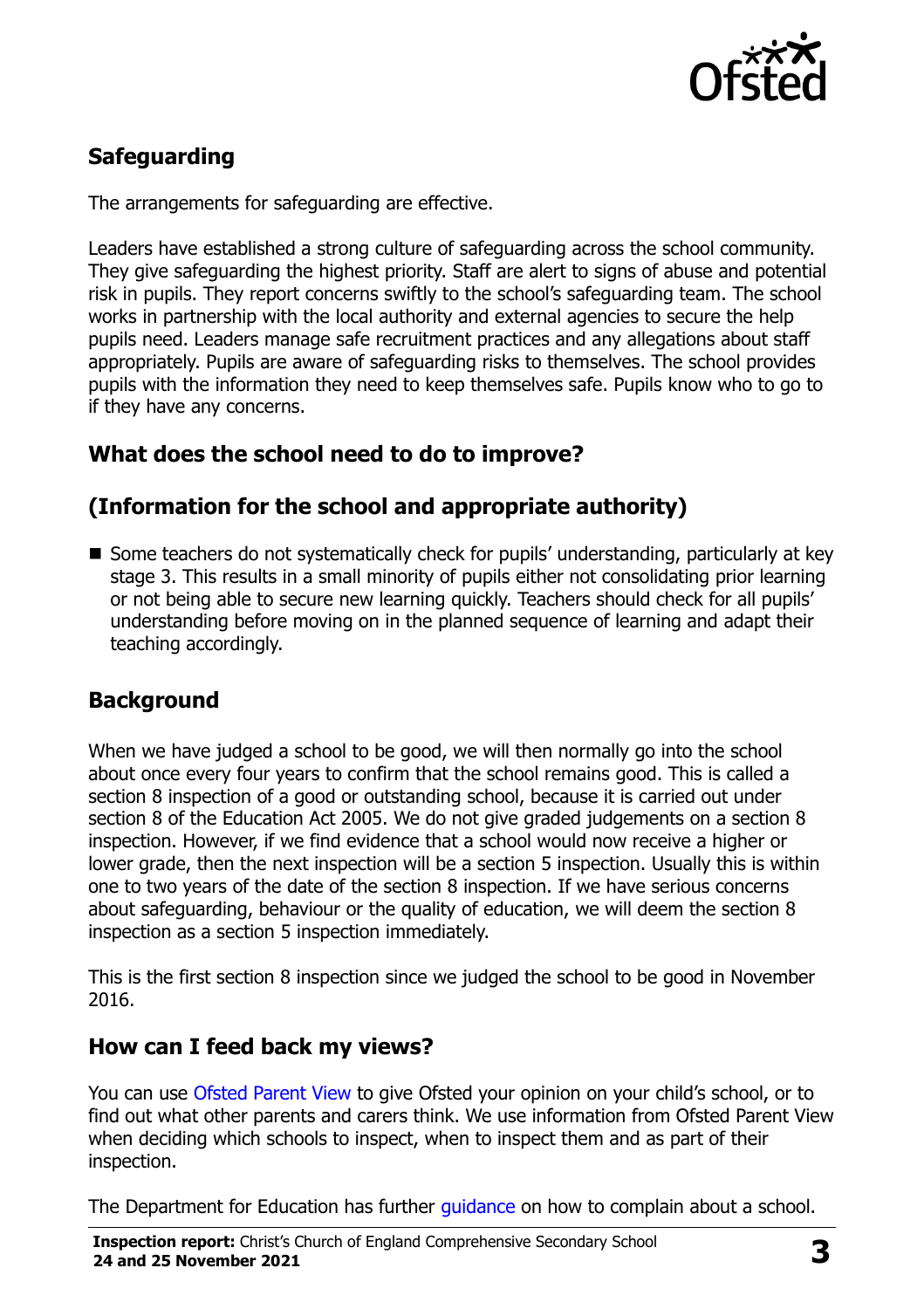

If you are the school and you are not happy with the inspection or the report, you can [complain to Ofsted.](https://www.gov.uk/complain-ofsted-report)

### **Further information**

You can search for [published performance information](http://www.compare-school-performance.service.gov.uk/) about the school.

In the report, '[disadvantaged pupils](http://www.gov.uk/guidance/pupil-premium-information-for-schools-and-alternative-provision-settings)' refers to those pupils who attract government pupil premium funding: pupils claiming free school meals at any point in the last six years and pupils in care or who left care through adoption or another formal route.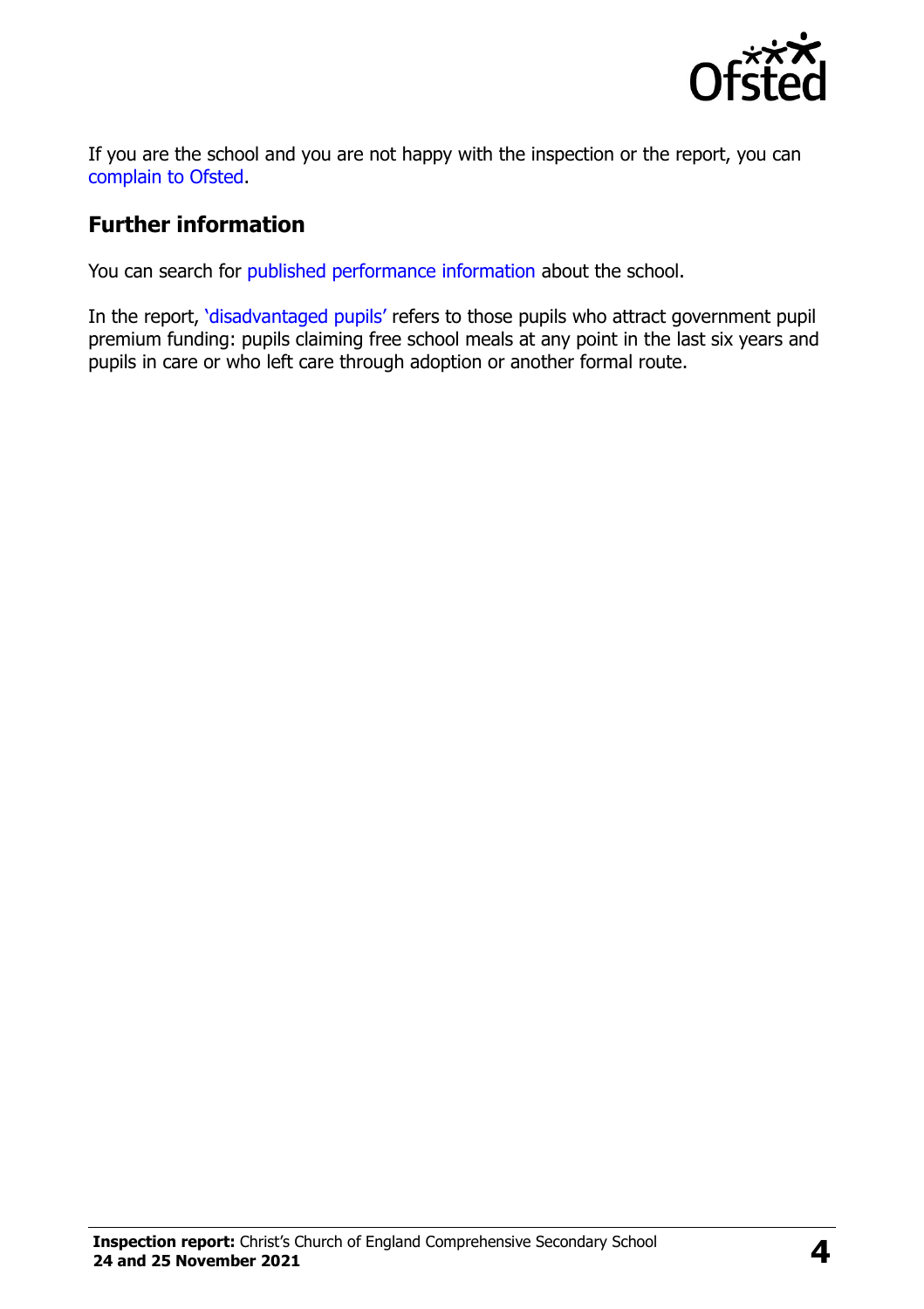

# **School details**

| Unique reference number                            | 102929                                                              |
|----------------------------------------------------|---------------------------------------------------------------------|
| <b>Local authority</b>                             | Richmond upon Thames                                                |
| <b>Inspection number</b>                           | 10200328                                                            |
| <b>Type of school</b>                              | Secondary comprehensive                                             |
| <b>School category</b>                             | Voluntary aided                                                     |
| Age range of pupils                                | 11 to 19                                                            |
| <b>Gender of pupils</b>                            | Mixed                                                               |
| <b>Gender of pupils in sixth-form</b><br>provision | Mixed                                                               |
| Number of pupils on the school roll                | 974                                                                 |
| Of which, number on roll in the sixth<br>form      | 154                                                                 |
| <b>Appropriate authority</b>                       | The governing body                                                  |
| <b>Chair of governing body</b>                     | Rowan Woodward                                                      |
| <b>Headteacher</b>                                 | <b>Helen Dixon</b>                                                  |
| Website                                            | www.christs.richmond.sch.uk                                         |
| <b>Dates of previous inspection</b>                | 8 and 9 November 2016, under section 5 of<br>the Education Act 2005 |

#### **Information about this school**

- Leaders currently use two alternative providers for their pupils.
- The school has resourced provision for up to six pupils with specific learning difficulties.
- The school meets the requirements of the Baker Clause, which requires schools to provide pupils in Years 8 to 13 with information about approved technical education qualifications and apprenticeships.

# **Information about this inspection**

■ This was the first routine inspection the school has received since the COVID-19 pandemic began. Inspectors discussed the impact of the pandemic with school leaders and have taken that into account in their evaluation.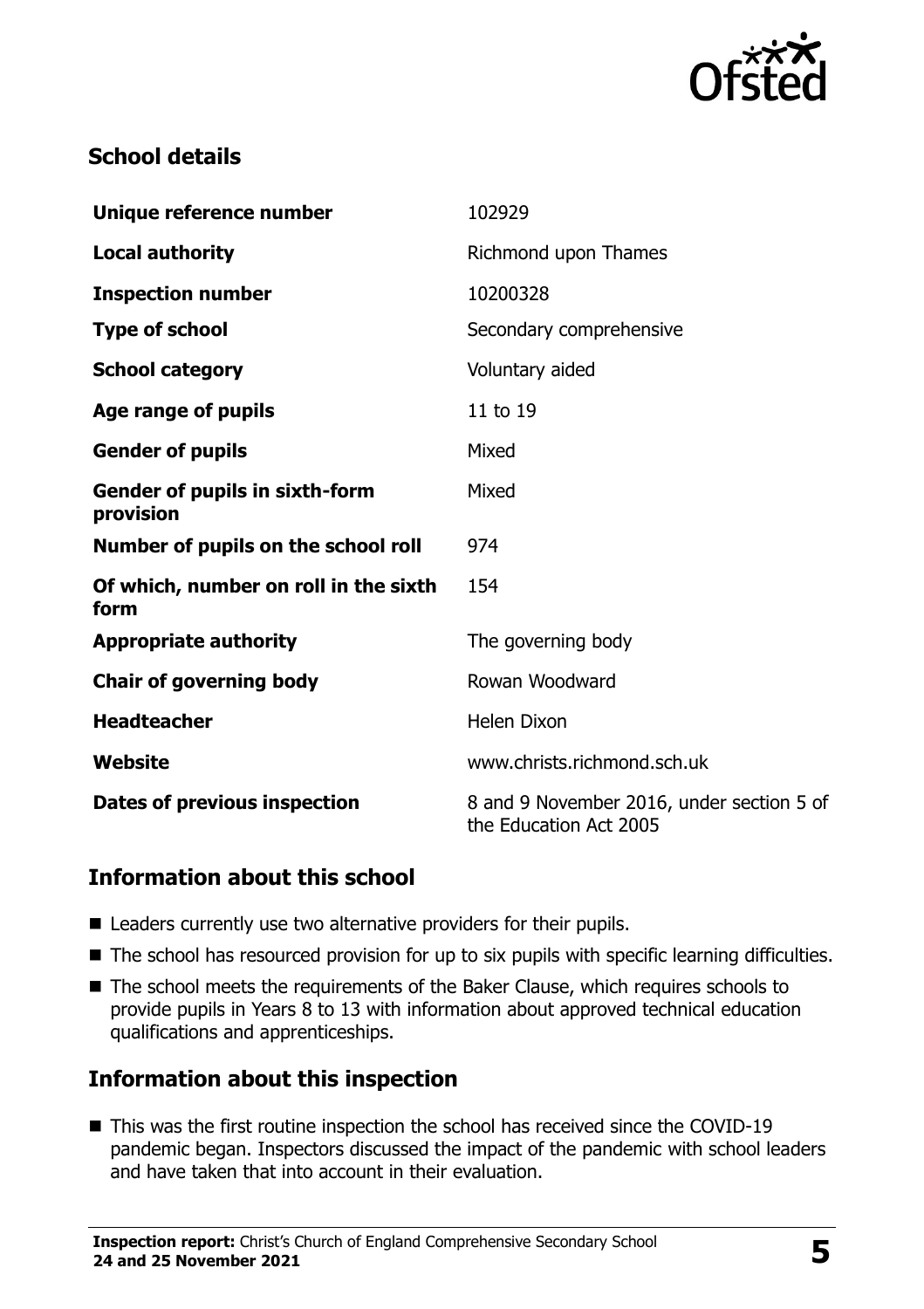

- Inspectors met with the headteacher, other school leaders, teaching staff and nonteaching staff. Inspectors held discussions with members of the governing body, the school's school improvement partner and with the assistant director of education, Diocese of Southwark.
- Inspectors spoke with leaders, pupils and staff about the arrangements for safeguarding and reviewed safeguarding documentation. Inspectors also checked the single central record.
- $\blacksquare$  The inspection team carried out deep dives in the following subjects: English, mathematics, history and design and technology. Inspectors met with curriculum leaders, teachers and pupils, visited lessons and reviewed pupils' work. Lesson visits took place in other subjects as well.
- Inspectors reviewed a range of documentation, including school policies and procedures relating to behaviour, bullying, and relationships and sex education.
- Inspectors considered the 199 responses to Ofsted's pupils' survey, 74 responses to the survey for staff and 224 responses to the online survey for parents, Parent View, including any free-text comments.

#### **Inspection team**

Ian Rawstorne, lead inspector Her Majesty's Inspector Nigel Clemens **Nigel Clemens Nigel Clemens**